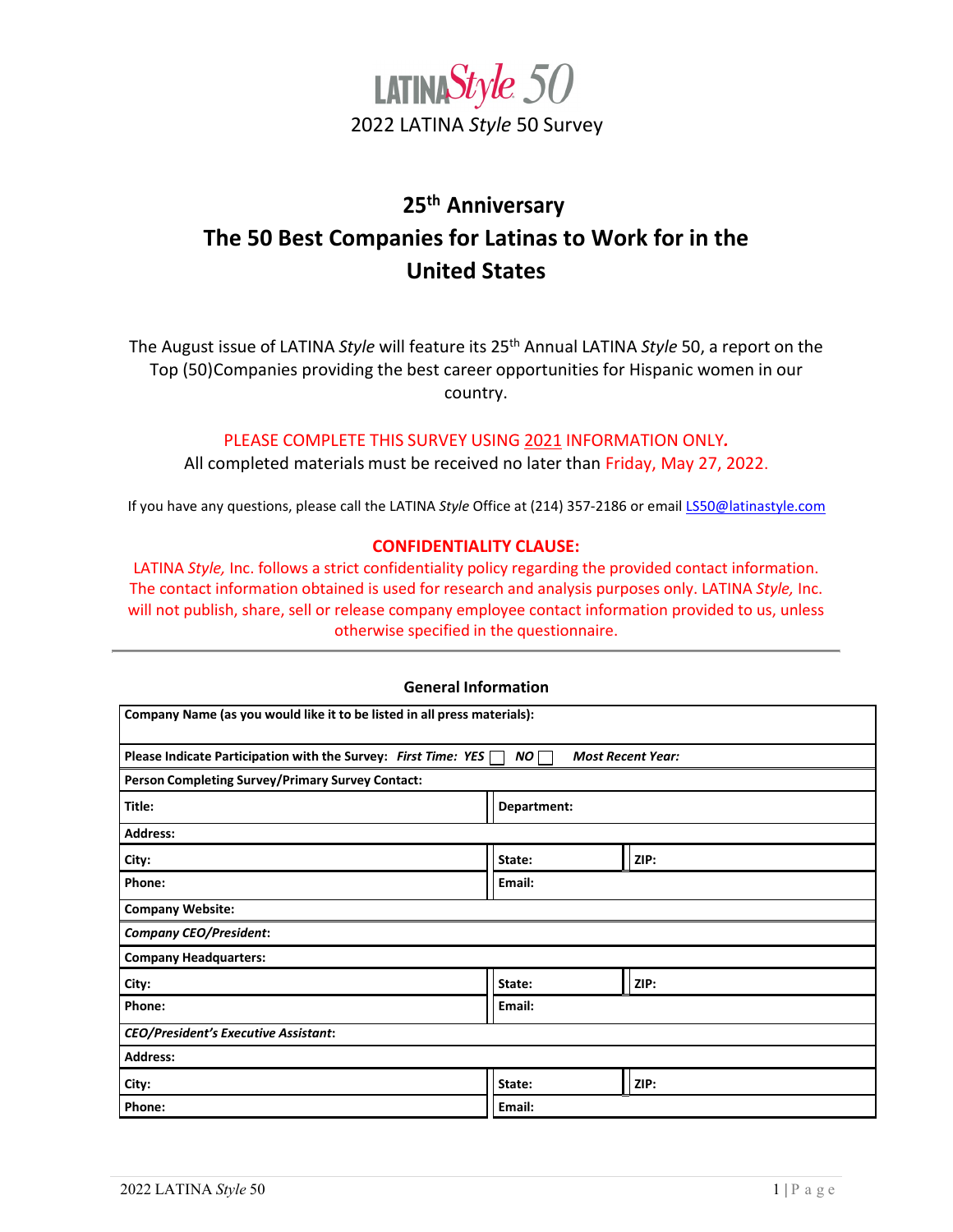

#### **Company Classification**

| What is the nature of your company's primary business?                                                                                                                                                                                                                                  |                                                                                                                                                                                                                                                                                                                                    |
|-----------------------------------------------------------------------------------------------------------------------------------------------------------------------------------------------------------------------------------------------------------------------------------------|------------------------------------------------------------------------------------------------------------------------------------------------------------------------------------------------------------------------------------------------------------------------------------------------------------------------------------|
| Accounting<br>Advertising, Marketing, Public Relations<br>Apparel, Textile (manufacturing)<br>Automobile, Automotive Parts (manufacturing)<br>Biotechnology<br>Chemicals<br><b>Commercial Banking</b><br>Computer Peripherals, Data Services<br>Software<br>Computers, Office Equipment | Food, Beverage (manufacturing)<br>Health Care (including hospitals, medical equipment)<br>Hospitality<br>Insurance (includes life, health, property, and casualty)<br>Pharmaceuticals<br>Petrochemicals<br>Retail (all categories)<br>Scientific, Photographic Equipment<br>Soaps, Cosmetics (manufacturing)<br>Telecommunications |
| Diversified Financial Services/Company                                                                                                                                                                                                                                                  | Toys, Sporting Good (manufacturing)                                                                                                                                                                                                                                                                                                |
|                                                                                                                                                                                                                                                                                         |                                                                                                                                                                                                                                                                                                                                    |
|                                                                                                                                                                                                                                                                                         |                                                                                                                                                                                                                                                                                                                                    |
| Electronics (manufacturing)                                                                                                                                                                                                                                                             | <b>Utilities</b><br>Other:                                                                                                                                                                                                                                                                                                         |
|                                                                                                                                                                                                                                                                                         |                                                                                                                                                                                                                                                                                                                                    |

#### **PLEASE NOTE**

If you cannot answer a question or provide the appropriate information, please make sure to mark the answer with N/A. Any answer left completely unanswered (meaning it is NOT MARKED with N/A)WILL be scored negatively.

#### **PART I - Employee Statistics**

#### **1. EMPLOYEE COUNT**

|                                           |      | # of employees |      | % of total employees |
|-------------------------------------------|------|----------------|------|----------------------|
|                                           | 2020 | 2021           | 2020 | 2021                 |
| Total Hispanic Women in company:          |      |                |      |                      |
| Total Hispanics (Women + Men) in company: |      |                |      |                      |
| Total Women in company:                   |      |                |      |                      |
| <b>Total Employees in company:</b>        |      |                | 100% |                      |

#### **2.CORPORATE RANKS**

**Do Hispanic Women, Hispanics, or Women hold any of the following top positions in the company? Place the number of members where applicable.**

| <b>TITLE</b>                   | Hispanic<br>Women (#) | Hispanic<br><b>Men</b> (#) | Women (#) | <b>New this</b><br>year (#) | N/A |
|--------------------------------|-----------------------|----------------------------|-----------|-----------------------------|-----|
| <b>Board of Directors:</b>     |                       |                            |           |                             |     |
| *Total number :                |                       |                            |           |                             |     |
| Chairman/CEO                   |                       |                            |           |                             |     |
| <b>Vice Chairman</b>           |                       |                            |           |                             |     |
| President/COO                  |                       |                            |           |                             |     |
| <b>Chief Financial Officer</b> |                       |                            |           |                             |     |
| <b>Corporate Counsel</b>       |                       |                            |           |                             |     |
| <b>Chief Diversity Officer</b> |                       |                            |           |                             |     |
| <b>Chief Marketing Officer</b> |                       |                            |           |                             |     |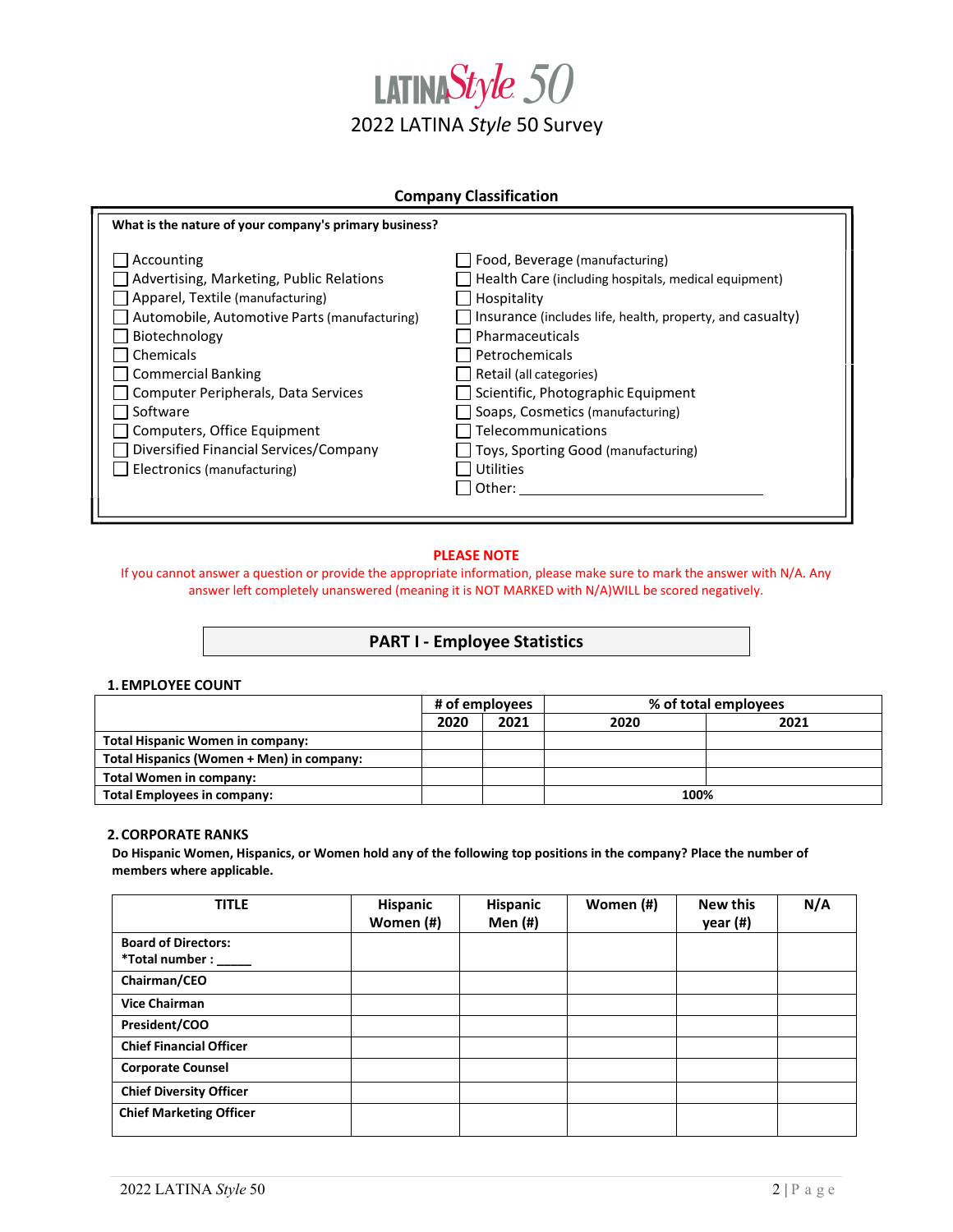

#### **2a. Please provide a List of Hispanic Members serving on your company's Board of Directors:**

## **PART II - Recruitment and Procurement Policies**

#### **3. HIGHEST RANKING HISPANICS**

**Please list Top 5 Ranking Hispanics (male & female) in your company**. Please list by position.

| <b>NAME</b> | <b>TITLE</b> | <b>DEPARTMENT</b> |
|-------------|--------------|-------------------|
|             |              |                   |
|             |              |                   |
|             |              |                   |
|             |              |                   |
|             |              |                   |

#### **PLEASE READ**

We understand that companies have a variety of structures making it possible for 2 or more Latinas to be tied for the 'Highest Ranking Position' within the company. We allow you to submit a maximum of three Highest Ranking Latina Forms *(Please send separate form).* If your company is in the Top 12, LATINA *Style* will select and choose one Latina to be featured in the magazine. Please keep this in mind while filling out the information below and the Highest Ranking Latina form*.* 

**4.If LATINA** *Style* **Magazine was to produce a feature related to your industry, who would be considered the Highest Ranking Latina available for an interview? \_\_\_\_\_\_\_\_\_\_\_\_\_\_\_\_\_** 

**4a. How many levels away is the Highest Ranking Latina to the President/CEO? (i.e.: Is she a direct report, one away, or two away?)** 

**4b. Have any High Ranking Latinas been promoted this year? YES NO**

#### **4c. If answer is YES, please provide name and new title:**

| <b>NAME</b> | <b>TITLE</b> | <b>DEPARTMENT</b> |
|-------------|--------------|-------------------|
|             |              |                   |
|             |              |                   |

The Latina *Style* 50 awards Ceremony is one of the most prestigious events that take place in the Hispanic community. A highest ranking Latina must attend the ceremony to accept award. Their absence will disqualify company from submitting a survey for one year. The awards ceremony will be held on **February, 2023 in Washington, D.C.**

#### **Please initial to acknowledge clause above: \_\_\_\_\_**

PLEASE MAKE SURE THAT THE INFORMATION PROVIDED ABOVE CORRESPONDS WITH THE INFORMATION PROVIDED IN THE 'HIGHEST RANKING HISPANIC WOMEN FORM'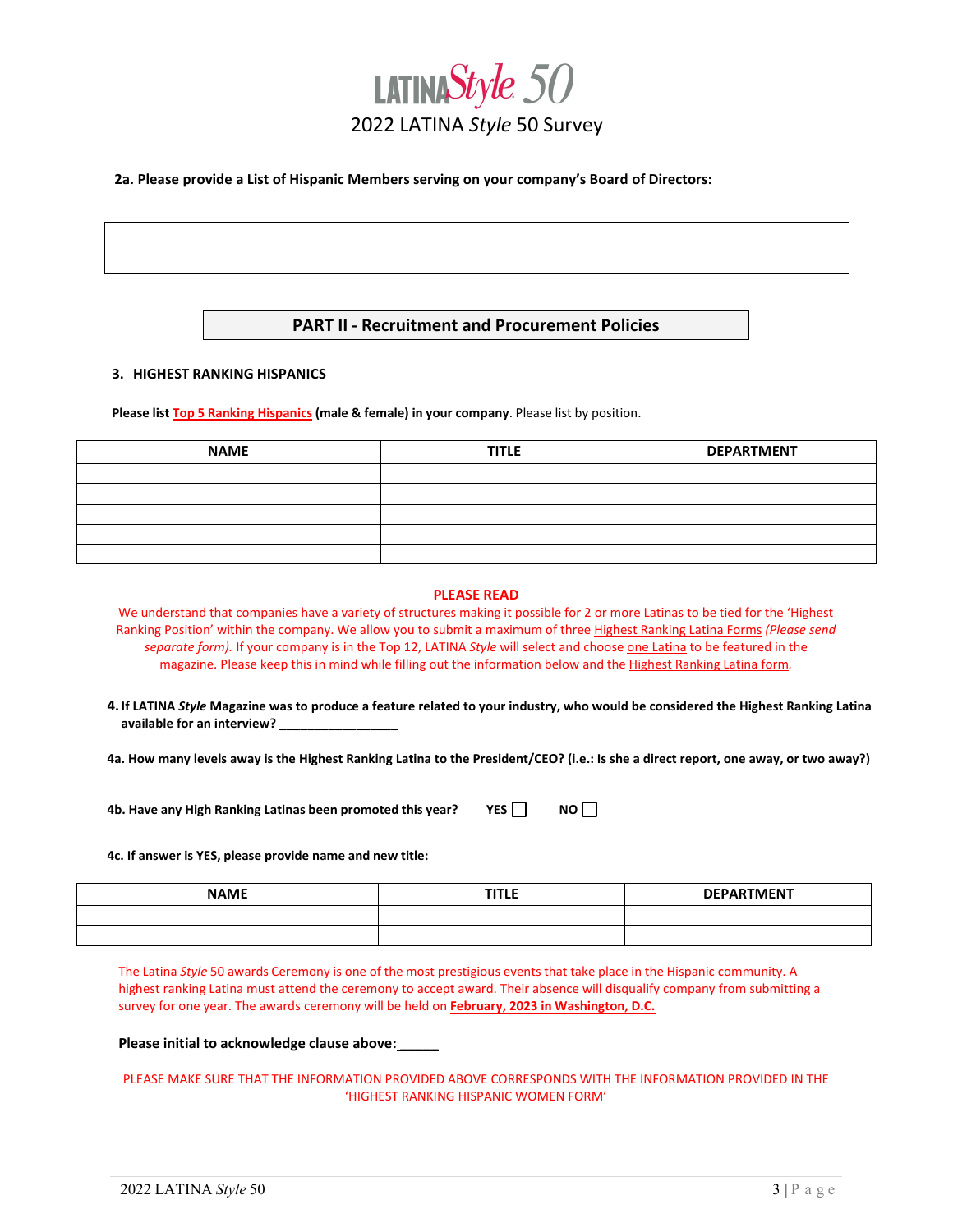# LATINAStyle 50 2022 LATINA *Style* 50 Survey

| Key Contact for Diversity Equity & Inclusion or Chief Diversity Officer: |             |      |  |
|--------------------------------------------------------------------------|-------------|------|--|
| Title:                                                                   | Department: |      |  |
| Address:                                                                 |             |      |  |
| City:                                                                    | State:      | ZIP: |  |
| Phone:                                                                   | Email:      |      |  |

#### **5. HISPANIC AFFINITY GROUPS**

| Does your company have a Hispanic Employee Resource Group/Association? | YES |  |
|------------------------------------------------------------------------|-----|--|
|------------------------------------------------------------------------|-----|--|

**5a. If YES, please list all Hispanic Employee Associations within your company:**

**5b. Please describe some of its major goals and recent activities:**

| President of the Hispanic Employee Resource Group: |             |      |  |
|----------------------------------------------------|-------------|------|--|
|                                                    | Department: |      |  |
| Address:                                           |             |      |  |
| City:                                              | State:      | ZIP: |  |
| Phone:                                             | Fax:        |      |  |
| Email:                                             |             |      |  |

#### **6. RECRUITMENT**

#### **How and where does your company recruit Hispanic Women?**

Please explain recruitment policies pertaining to Hispanic Women below.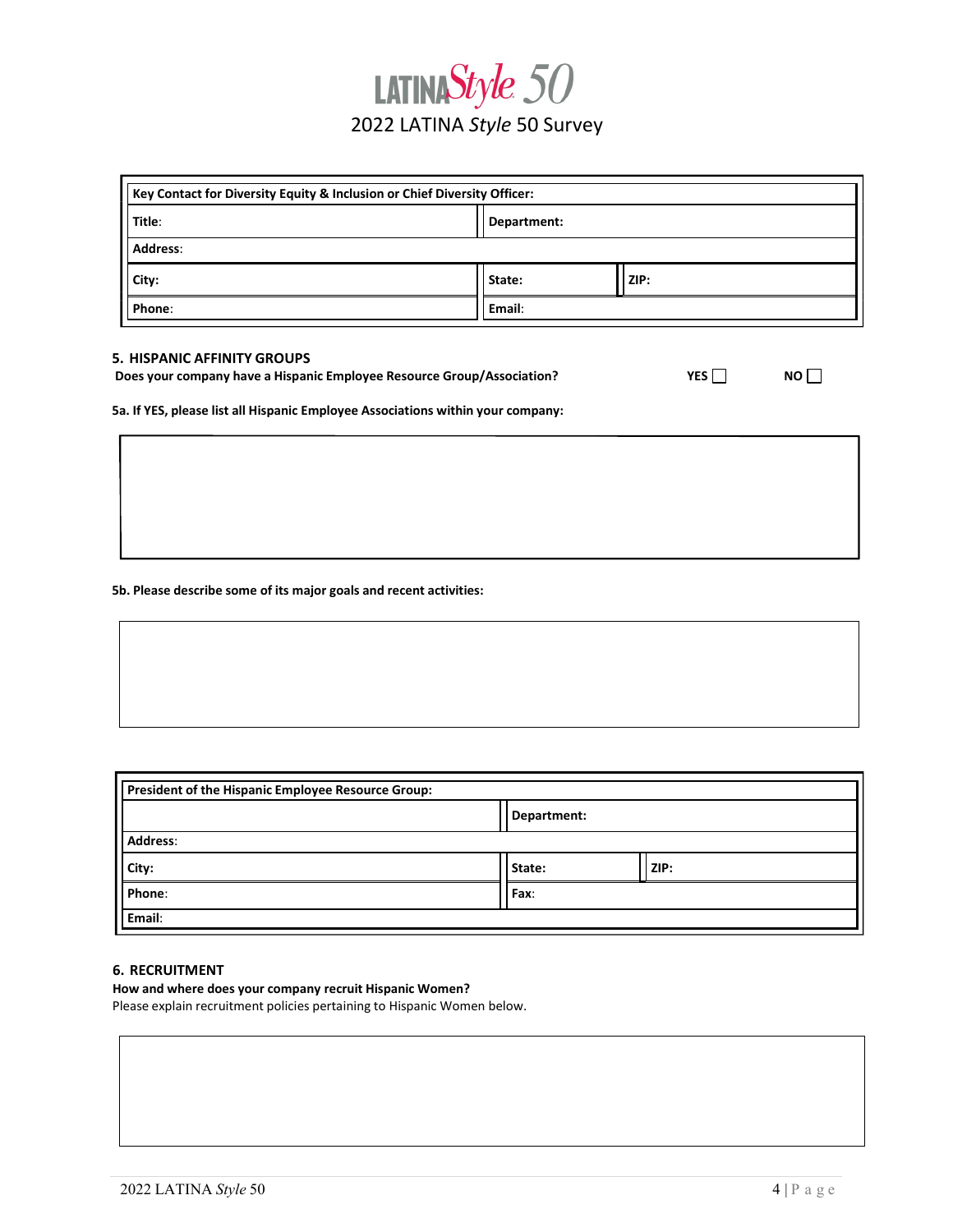

#### **6a. Does your company have a dedicated program to recruit Hispanic women? YES NO**

If yes, please name each program endorsed by your company.

| . . |  |
|-----|--|
| . . |  |
|     |  |

**7.Does your company have a dedicated program to recruit transitioning military personnel? YES NO**

| Name:  | Department:     |      |  |
|--------|-----------------|------|--|
| Title: | <b>Address:</b> |      |  |
| City:  | State:          | ZIP: |  |
| Phone: | Fax:            |      |  |

# 7a. Does your company utilize recruitment advertising in any of the following Hispanic media or recruitment outlets?

Place an  $X$  or  $\checkmark$  where applicable and provide a name for each media.

| <b>Newspapers</b>     |  |
|-----------------------|--|
| <b>Magazines</b>      |  |
| <b>Television</b>     |  |
| <b>Radio Stations</b> |  |
| Websites              |  |
| <b>Search Firms</b>   |  |
| <b>Social Media</b>   |  |

#### **8.MINORITY/DIVERSITY PROCUREMENT PROGRAM**

**Does the company have a Minority Supplier Development Program? YES NO**

|  | u |
|--|---|
|--|---|

**PART III – Employee Benefits**

#### **9.ALTERNATIVE WORK POLICIES**

**Does your company have any of the following alternative work policies?**

Place an  $X$  or  $\checkmark$  where applicable.

|                                                                       | Traditional Flextime - the employee can change start and end times periodically                       |  |
|-----------------------------------------------------------------------|-------------------------------------------------------------------------------------------------------|--|
|                                                                       | Daily Flextime - the employee can change start and end times on daily basis                           |  |
|                                                                       | Compressed Work Week - the employee can put in 40 hours in less than 5 days (i.e. four 10- hour days) |  |
| Telecommuting/Work at Home- working from home with a computer hook-up |                                                                                                       |  |
|                                                                       | OTHER:                                                                                                |  |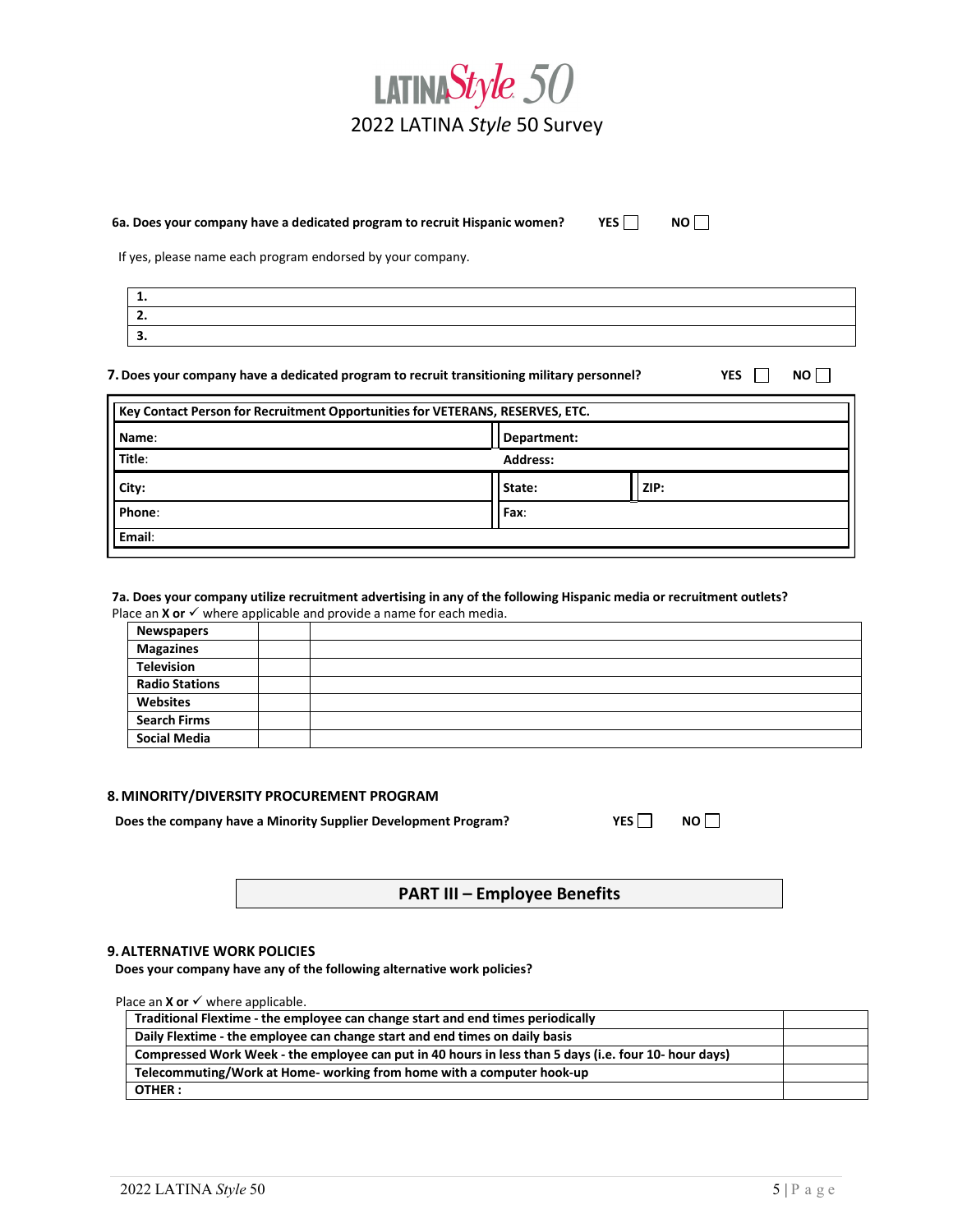

| <b>10. PROFIT SHARING</b>                                                                                       |                      |            |                   |  |
|-----------------------------------------------------------------------------------------------------------------|----------------------|------------|-------------------|--|
| 10a. Does your company offer profit sharing?                                                                    |                      | YES        | NO I              |  |
| If Yes, what percent of 2021 annual profits were offered to employees? _____ %                                  |                      |            |                   |  |
|                                                                                                                 |                      |            |                   |  |
| 10b. Which employees are eligible to participate?                                                               | Salaried Paid ______ |            | Hourly Paid _____ |  |
|                                                                                                                 |                      |            |                   |  |
| 10c. Does your company present any awards to deserving employees?                                               |                      | YES        | $NO$              |  |
| YES<br>10d. Does your company offer monetary awards or bonuses to employees?                                    |                      |            | NO                |  |
| If Yes, what is the average amount per employee awarded?                                                        |                      | \$         |                   |  |
|                                                                                                                 |                      |            |                   |  |
|                                                                                                                 |                      |            |                   |  |
| <b>11. HEALTH BENEFITS</b><br>11a. Does your company offer a health insurance plan for all full-time employees? |                      | YES        | $NO$              |  |
|                                                                                                                 |                      |            |                   |  |
| 11b. Does your company offer a health insurance plan for all part-time employees?                               |                      | YES $\Box$ | NO                |  |
| 11c. What percentage of the employee's premium for personal coverage does your company pay?                     |                      |            | %                 |  |
| 11d. What percentage of the employee's premium for family coverage does your company pay?                       |                      |            | %                 |  |
|                                                                                                                 |                      |            |                   |  |
| 11e. What percentage of your workforce does not have health care insurance?                                     |                      |            | %                 |  |
|                                                                                                                 |                      |            |                   |  |
| <b>PART IV - Advancement Opportunities for Women</b>                                                            |                      |            |                   |  |
|                                                                                                                 |                      |            |                   |  |
| <b>12. TASK FORCE PROGRAMS</b>                                                                                  |                      |            |                   |  |
| 12a. Does your company have a Task Force that addresses women's issues in the workplace? YES                    |                      |            | NO <sub>I</sub>   |  |
| 12b. Is the Task Force considered: Place an X or $\checkmark$ where applicable.                                 |                      |            |                   |  |
| INTERNAL                                                                                                        | FORMAL               |            |                   |  |
| EXTERNAL                                                                                                        | INFORMAL             |            |                   |  |
|                                                                                                                 |                      |            |                   |  |
| Please name each Task Force Program offered by your company:                                                    |                      |            |                   |  |
| 1.                                                                                                              |                      |            |                   |  |
| 2.                                                                                                              |                      |            |                   |  |
| 3.                                                                                                              |                      |            |                   |  |
|                                                                                                                 |                      |            |                   |  |
| Key Contact Person for the Task Force Program:                                                                  |                      |            |                   |  |
| Department:<br>Title:                                                                                           |                      |            |                   |  |
| <b>Address:</b>                                                                                                 |                      |            |                   |  |
|                                                                                                                 |                      |            |                   |  |
| City:                                                                                                           | State:               | ZIP:       |                   |  |
|                                                                                                                 |                      |            |                   |  |
| Phone:                                                                                                          | Email:               |            |                   |  |
| Website:                                                                                                        |                      |            |                   |  |
| Who oversees the Task Force Program?                                                                            |                      |            |                   |  |
| Title:                                                                                                          | Department:          |            |                   |  |
|                                                                                                                 |                      |            |                   |  |

Phone: **Email: Email: Email: Email: Email: Email: Email: Email: Email: Email: Email: Email: Email: Email: Email: Email: Email: Email: Email: Email: Email: Email: Email: Email:**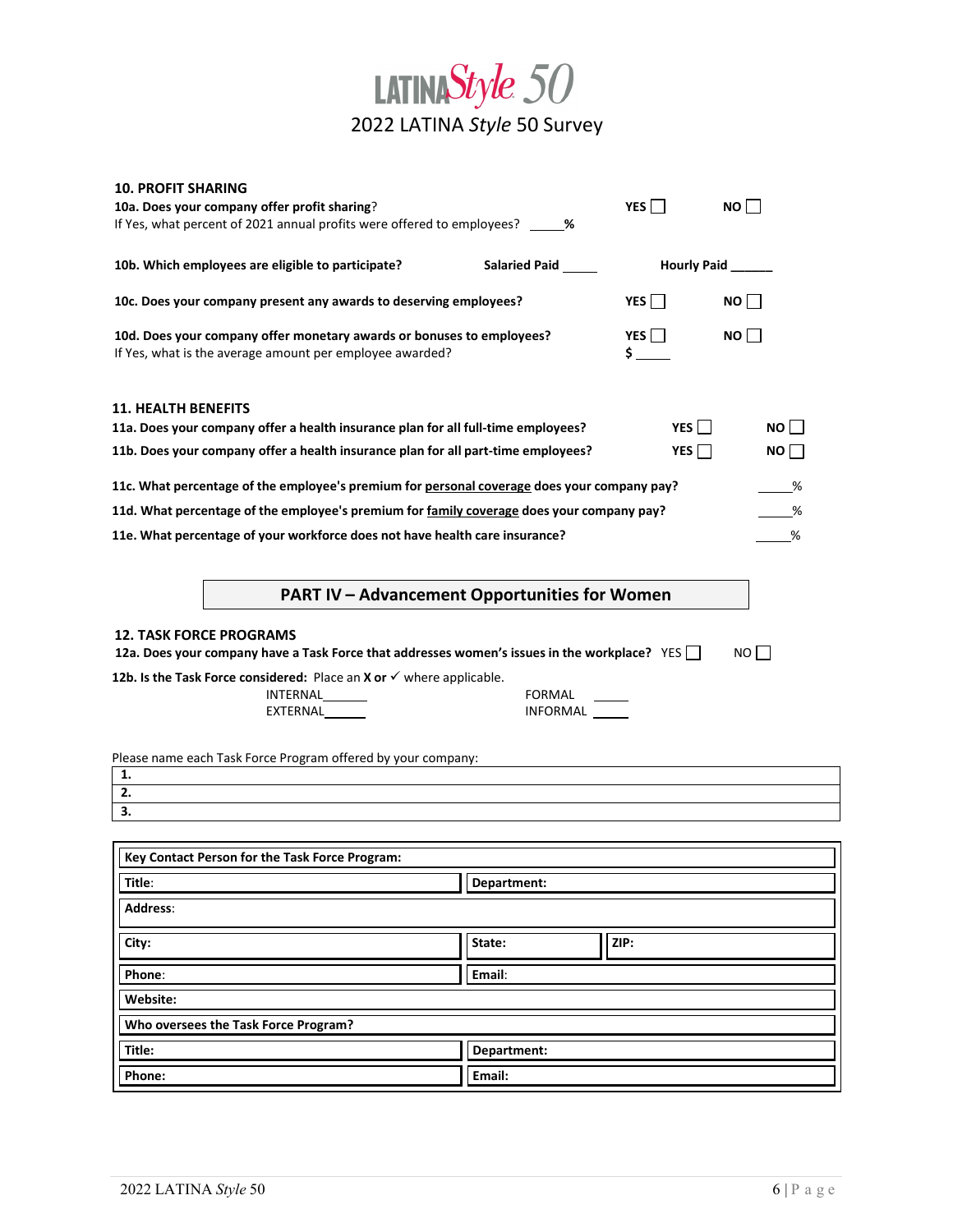

# **How are the goals of the Task Force set and measured?**

 $\Box$ 

|                               | 12c. Are there any Latinas involved in the company's women's task force? |                                                                                                                      | YES $\Box$ | $NO \Box$ |
|-------------------------------|--------------------------------------------------------------------------|----------------------------------------------------------------------------------------------------------------------|------------|-----------|
| <b>13. MENTORING PROGRAMS</b> |                                                                          |                                                                                                                      |            |           |
|                               |                                                                          | 13a. Does your company have a Mentoring Program to encourage the advancement of women employees?                     | YES $\Box$ | $NO \Box$ |
|                               |                                                                          |                                                                                                                      |            |           |
|                               | <b>14. LEADERSHIP TRAINING &amp; CAREER COUNSELING</b>                   | 14a. Does your company endorse the sponsorship of women at management or leadership training programs?               |            |           |
|                               |                                                                          |                                                                                                                      | YES $\Box$ | NO        |
|                               |                                                                          | 14b. Does your company have a Fast Track Program that accelerates potential promotions for Hispanic Women employees? | YES $\Box$ | NO II     |
|                               | If yes, please name and explain the program's policy:                    |                                                                                                                      |            |           |

| Key Contact Person for the Fast Track Program: |             |      |  |
|------------------------------------------------|-------------|------|--|
| Title:                                         | Department: |      |  |
| <b>Address:</b>                                |             |      |  |
| City:                                          | State:      | ZIP: |  |
| Phone:                                         | Email:      |      |  |
| Website:                                       |             |      |  |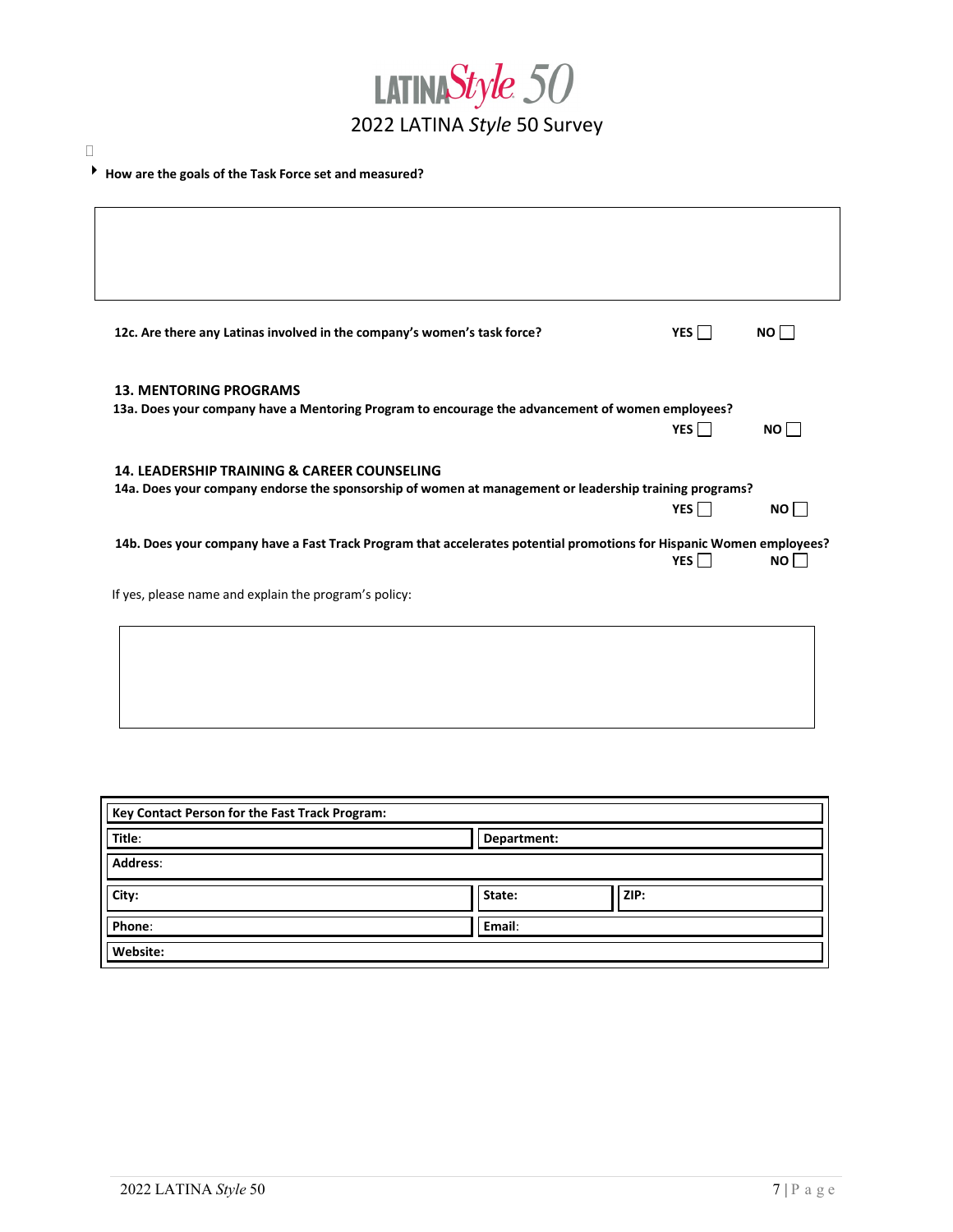

#### **15. CONTINUOUS EDUCATION OPPORTUNITIES**

| Does your company provide continuous education reimbursements?                                               | YES I                  | NO I      |  |  |
|--------------------------------------------------------------------------------------------------------------|------------------------|-----------|--|--|
| If yes, how much per year is reimbursed?                                                                     | \$                     | OR<br>- % |  |  |
| 15a. Which employees are eligible to participate in continuous education programs? Salaried Paid Hourly Paid |                        |           |  |  |
| 16. Did your company receive any awards or recognitions in 2021?                                             | YES<br>NO <sub>1</sub> |           |  |  |
| If YES, please provide a list.                                                                               |                        |           |  |  |
| 1.                                                                                                           |                        |           |  |  |
| 2.                                                                                                           |                        |           |  |  |
| 3.                                                                                                           |                        |           |  |  |
| 4.                                                                                                           |                        |           |  |  |
| 5.                                                                                                           |                        |           |  |  |

#### **17. IN YOUR OWN WORDS**

**17a. Please provide your company's CEO/President's mission statement regarding diversity practices below.** The CEO/President of your company must sign in the signature box provided below to verify the statement and survey information.

| <b>Print Name:</b> | <b>Title: Chief Executive Officer</b> |
|--------------------|---------------------------------------|
| Signature:         | Date:                                 |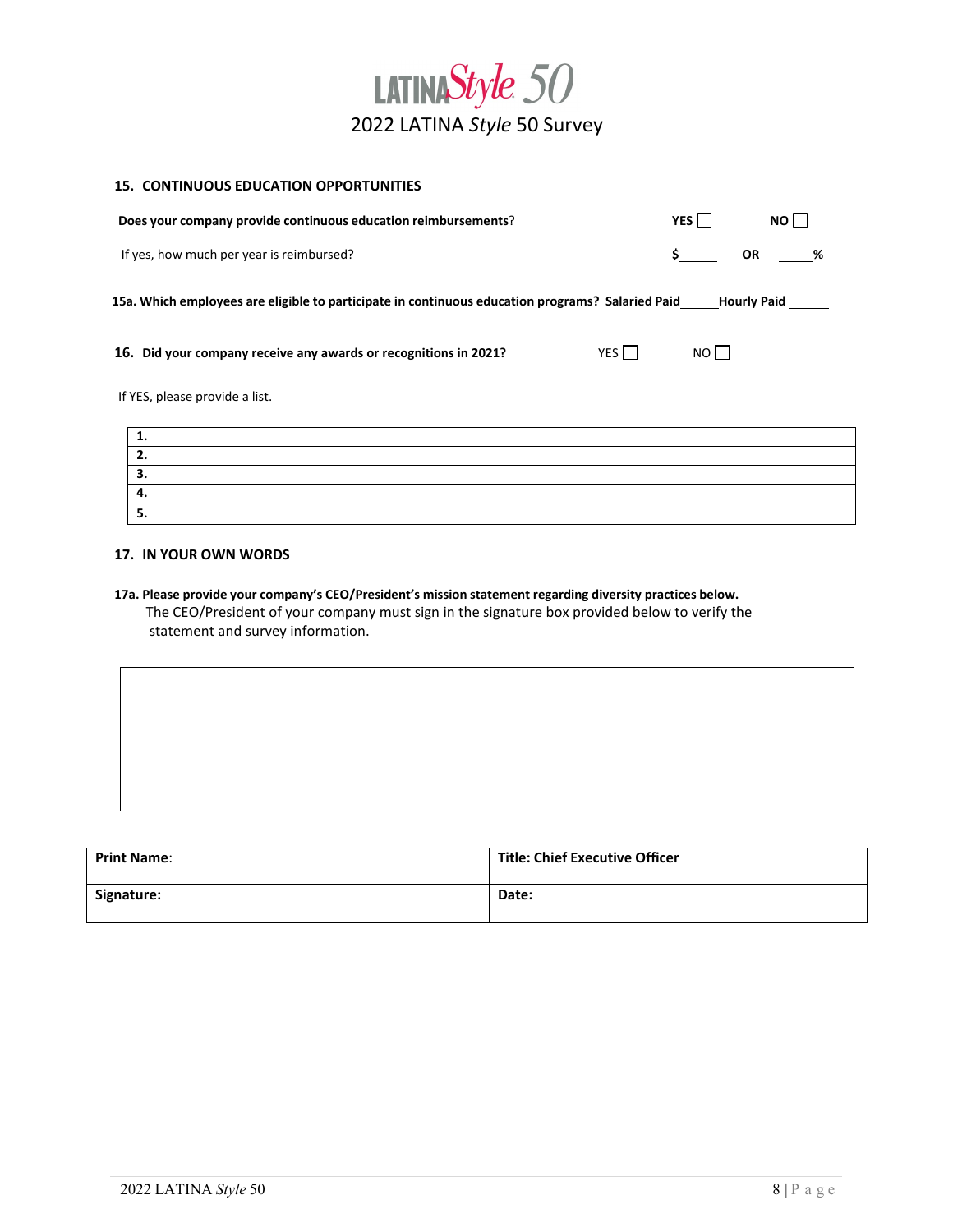

Thank you for your participation in LATINA *Style*'s 50 Best Companies for Latinas to Work for in the United States Survey. We look forward to working with you and your team to ensure that Latinas take full advantage of the opportunities offered by your company.

# **DEADLINES**

All completed materials must be emailed or postmarked and no later than Friday, May 27, 2022. Please note that in order to meet our publishing schedules it will not be possible to grant deadline extensions beyond this date.

# *Please include this completed checklist in your company's submission and send all materials to:*

**EMAIL[: LS50@latinastyle.com](mailto:LS50@latinastyle.com) with courtesy copy to [beana.d@latinastyle.com](mailto:beana.d@latinastyle.com)  Phone: (214) 357-2186**

\*Once the submission has been received, *the Survey Contact will receive an email confirmation.* Please *contact the LATINA Style office* if confirmation has not been received after two weeks from the date of submission.

# **CONFIDENTIALITY CLAUSE:**

LATINA *Style* Inc., follows a strict confidentiality policy regarding the provided contact information. The contact information obtained is used for research and analysis purposes only. LATINA *Style* Inc., will not publish, share, sell or release company employee contact information provided to us, unless otherwise specified in the questionnaire.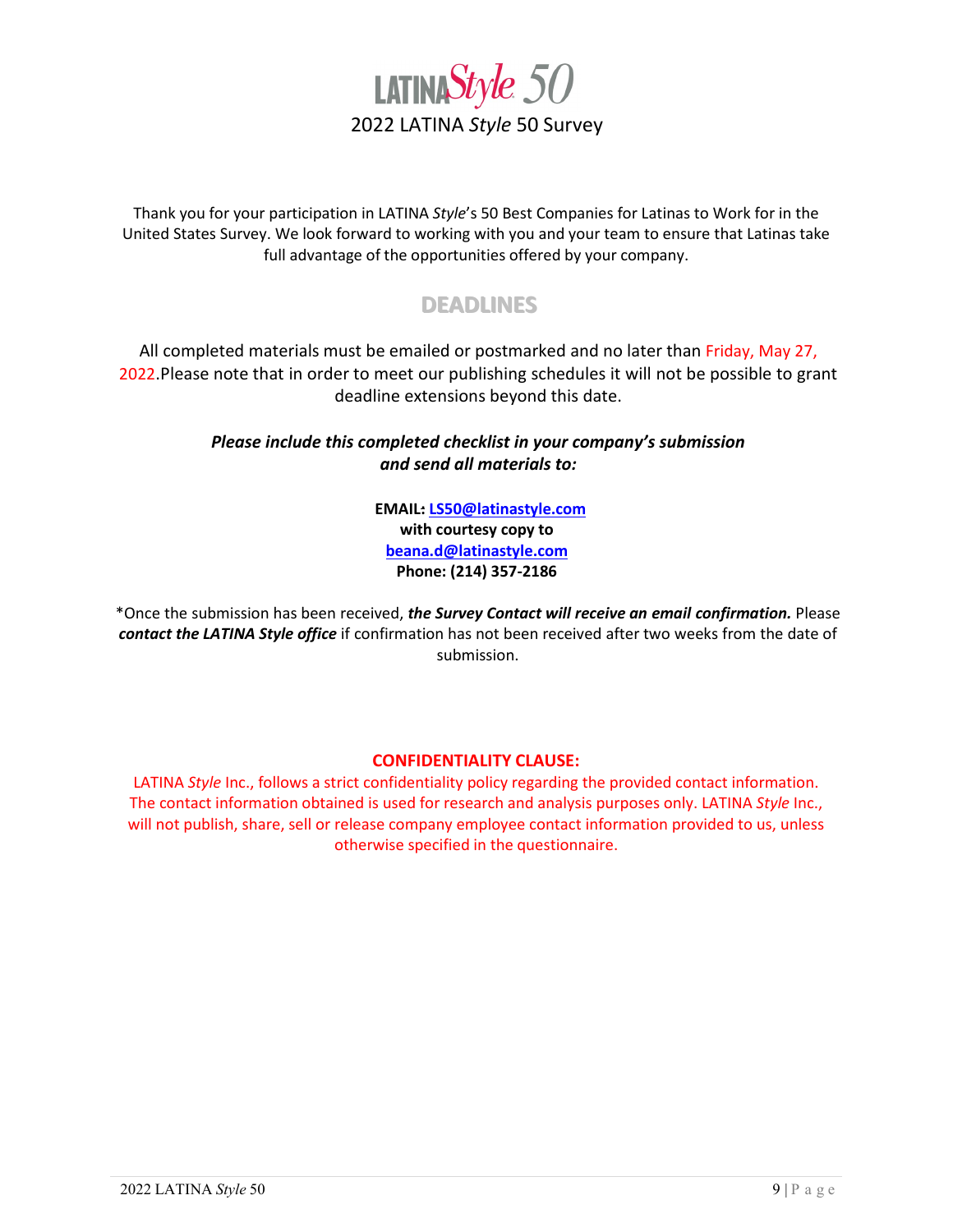

# **SUBMISSION CHECKLIST**

**Before submitting your company's evaluation, please be sure you have included the following:**

*NOTE: Incomplete surveys will NOT be considered for evaluation*

 $\Box$  Completed survey including all data, contact information and appropriate signatures

 $\Box$  A list of Hispanic members serving on your company's Board of Directors

 $\Box$  Please submit High Res Company Logo with any guidelines. This will be used for official messaging if selected as one of the Top LATINA *Style* 50 Companies.

 A completed **Highest Ranking Latina Form** including an updated professional biography, recent color photo with resolution of at least 300 dpi *(additional Form)*

 Your Company's CEO/President's mission statement regarding your company's diversity practices

On behalf of (Company), we understand that should we be selected as a LATINA *Style* 50 Best Company for Latinas to Work for in the United States, our highest-ranking Latina must be present to receive the award on behalf of the company at the Awards Ceremony & Diversity Leaders Conference on February, 2023 in Washington, D.C. We understand that if our highest-ranking Latina's schedule does not permit her attendance, another high-ranking Latina will represent our company in her place.

\*Date to be determined

### **CONFIDENTIALITY CLAUSE:**

LATINA *Style* Inc., follows a strict confidentiality policy regarding the provided contact information. The contact information obtained is used for research and analysis purposes only. LATINA *Style* Inc., will not publish, share, sell or release company employee contact information provided to us, unless otherwise specified in the questionnaire.